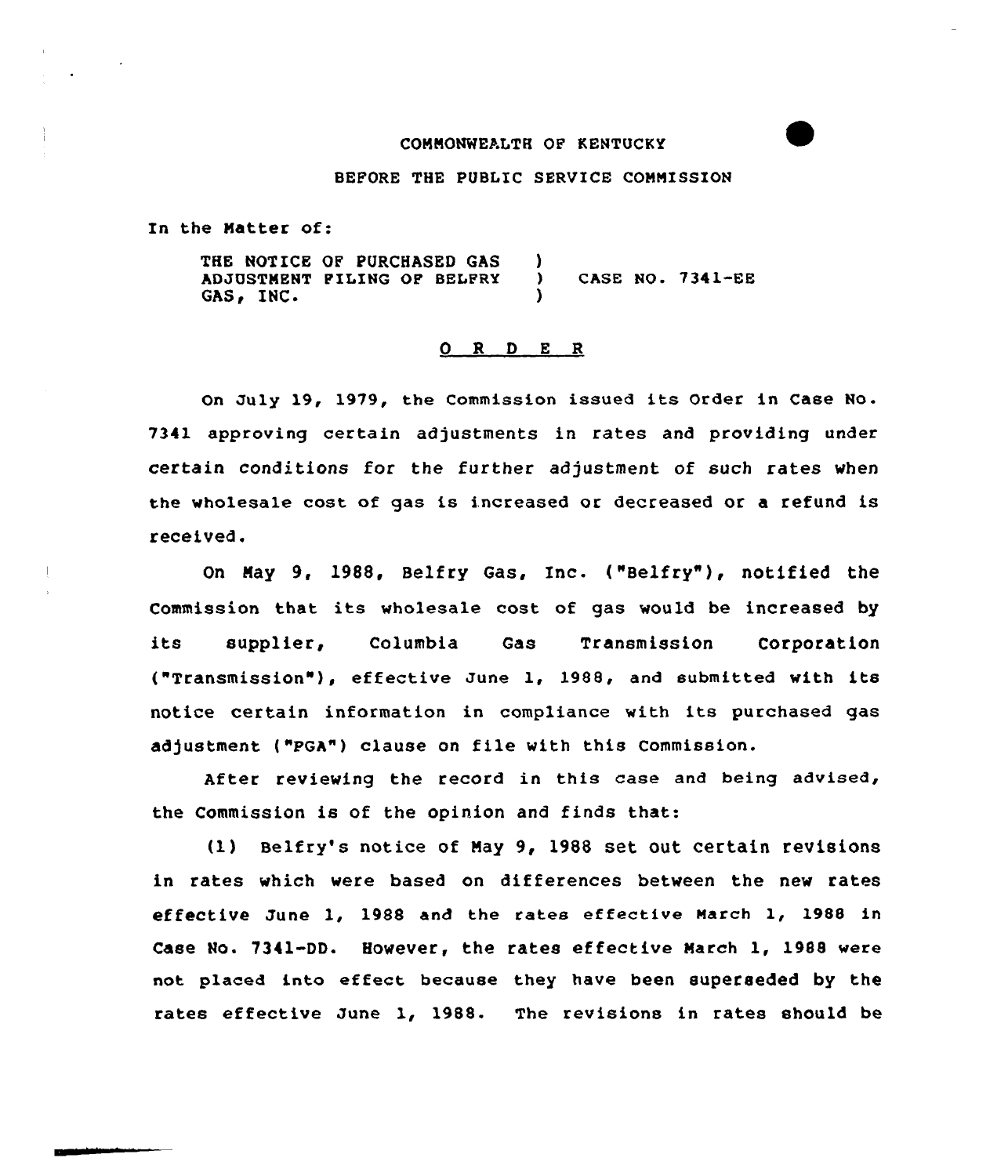based on rates in effect January 1, 1988 in Case No. 7341-CC, which reflect a wholesale increase in price from Belfry's supplier in the amount of \$32,247 or 42.90 cents per Mcf.

(2) Transmission applied with the Federal Energy Regulatory Commission for revised rates to become effective June 1, 1988. These rates are subject to refund.

(3 ) <sup>A</sup> legislative change in KRS Chapter 278, effective July 15, 1986, requires 30-days' notice of a change in rates with the Commission having the discretion to shorten the required period to 20 days upon showing of good cause. Reduction in rates will, as always, be made effective with the date of the supplier decrease. Increases in rates will be effective with 20-days' notice providing that: 1) the effective date from the supplier is not more than 20 days in the future, in which case the actual effective date will be used, and 2) the company has included in its filing a specific request that a tariff sheet or some other notification from the supplier be considered a shoving of good cause for 20-days' notice. Belfry included no request for a showing of good cause for 20-days' notice. The effective date will, therefore, be 30 days after Belfry'e notice, or June 8, 1988.

(4 ) Belfry's corrected ad)ustment in rates under the purchased gas adjustment provisions approved by the Commission in its Order in Case No. 7341, dated July 19, 1979, is fair, just, and reasonable and in the public interest and should be effective with gas supplied on and after June 8, 1988. Selfry's rates

 $-2-$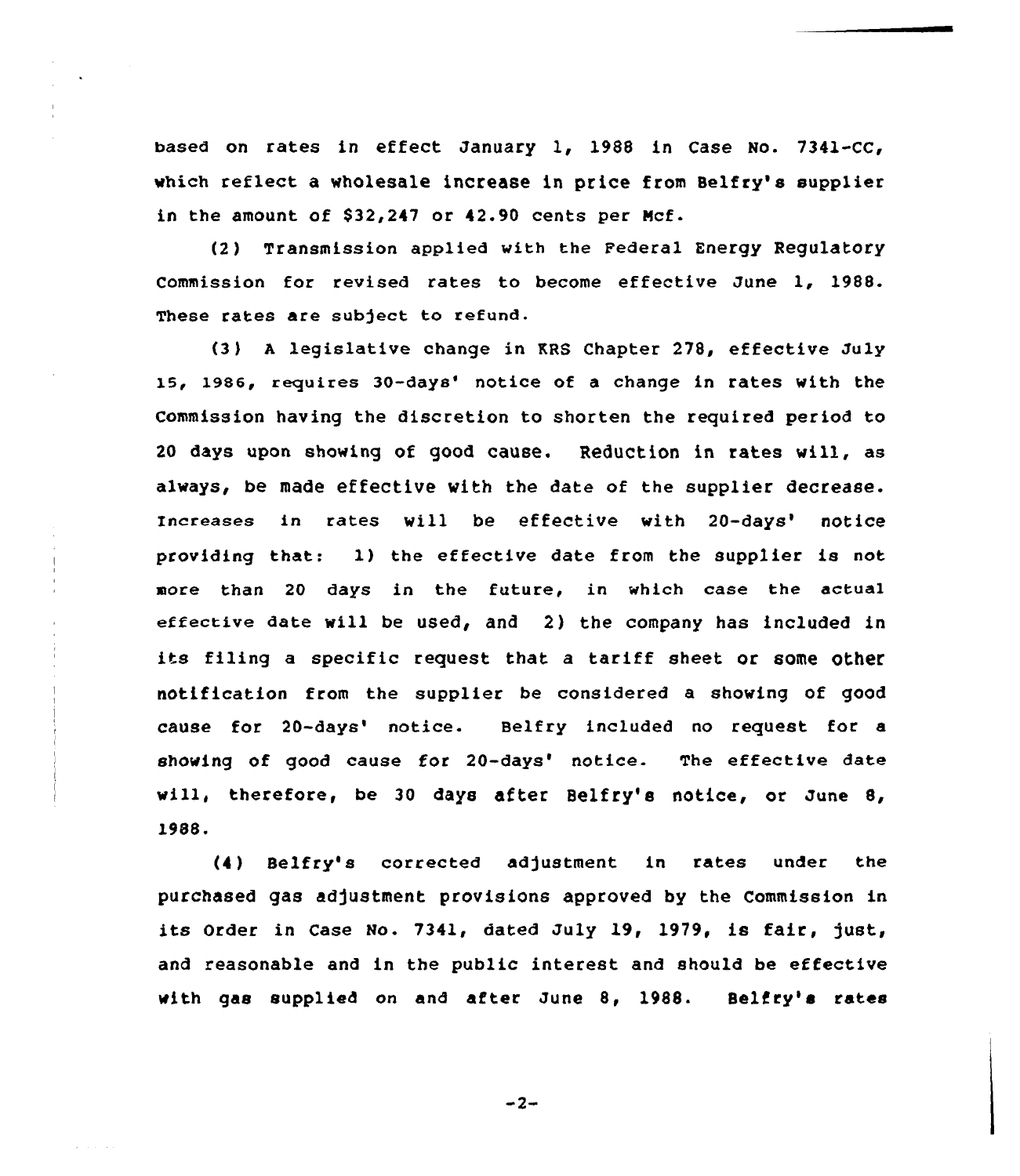should be sub)ect to refund because Transmission's rates are sub)ect to refund.

IT IS THEREFORE ORDERED that:

{1) The rates in the Appendix to this Order be and they hereby are authorized effective with gas supplied on and after June 8, 1988 subject to refund.

(2) Within 30 days of the date of this Order Belfry shall file with this Commission its revised tariffs setting out the rates authorized herein.

Done at Frankfort, Kentucky, this 26th day of Nay, 1988,

PUBLIC SERVICE CONNISSION

Rules D. Herney

Vice Chairma

's issioner

ATTEST:

Executive Director